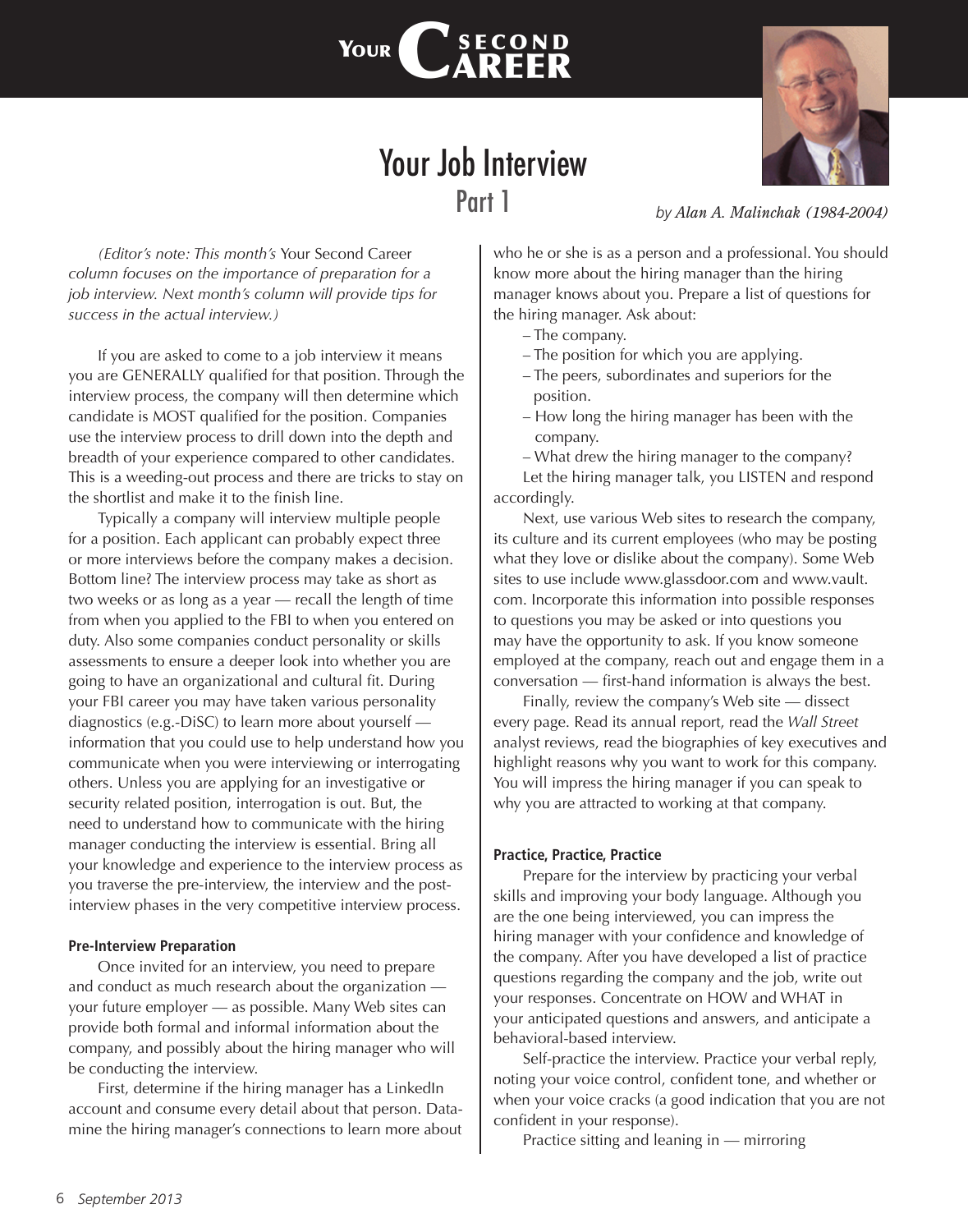the behavior of the hiring manager. We all dressed professionally during our FBI careers — and it is as important now as then. If necessary, update your wardrobe — you are not dressing for this position, but for the next position beyond. Of course, if the hiring manager advises you to dress casually, do so  $-$  it may be a hint to the cultural environment of the organization. Verify it through your research.

There is a great article written by Alison Green titled "The 10 Most Common Job Interview Questions," which is a great start to assist you in anticipating and preparing questions for the interview. To see Green's article and her 10 questions, go to http://money.usnews.com/money/blogs/ outside-voices-career/2011/01/24/the-10-most-commonjob-interview-questions

*Alan A. Malinchak has more than 35 years of professional experience in government, industry and academics and is a U.S. Navy veteran. He is the CEO of Éclat Transitions, LLC, a certified and verified Service Disabled Veteran Owned Small Business, a career transition services company specializing in public-to-private career transition services. www.eclat-transitions.com. He can be reached at al@ eclat-t.com.*

This and other career articles have been added to the Society's Web site, www.socxfbi.org. Go to the Web site to review these articles at the Career Center and to use a fast link to references.)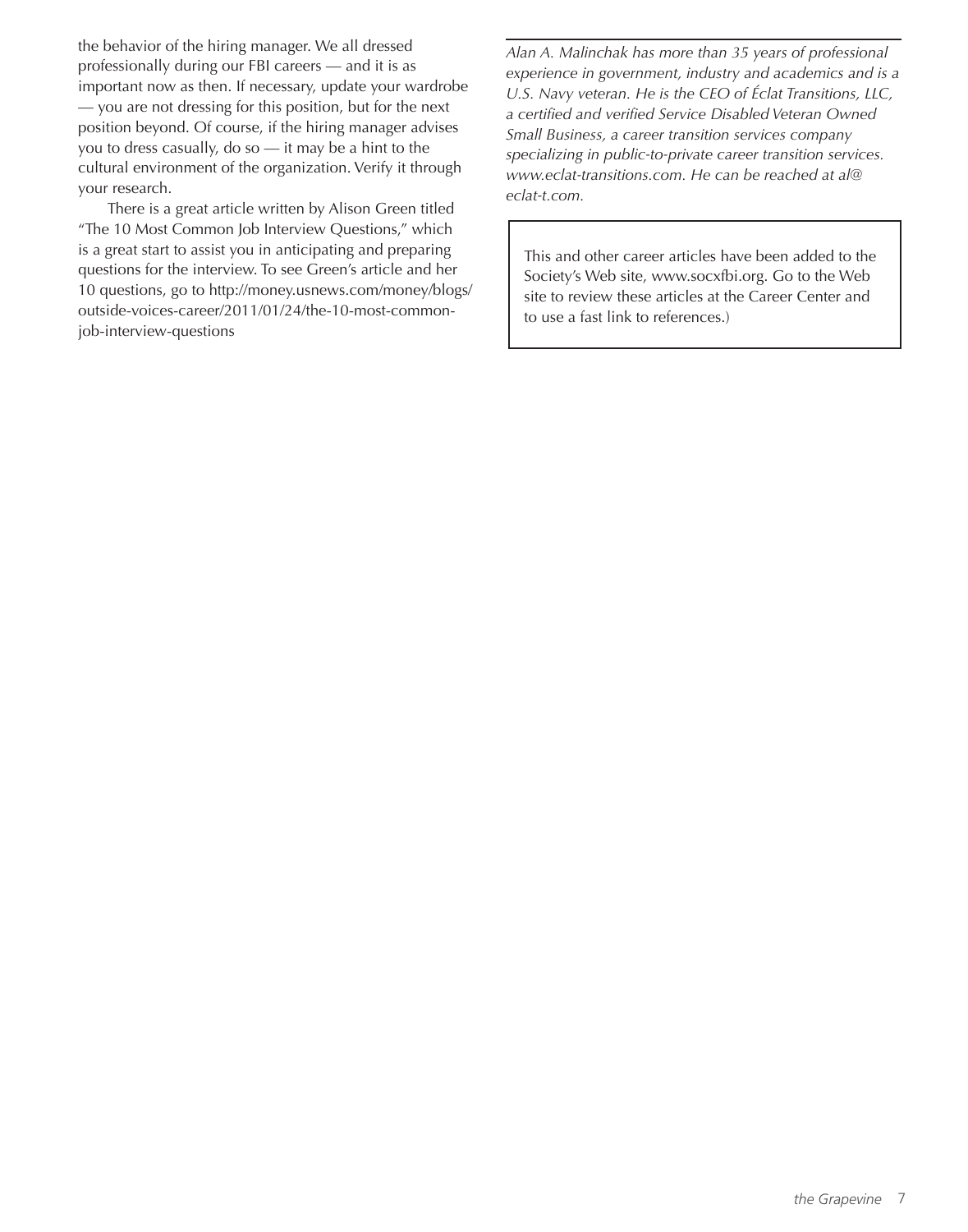



## Your Job Interview Part 2

*(Editor's note: This month's* Your Second Career *column provides tips and advice for success in a job interview. Last month, the column focused on pre-interview preparation.)*

## **The Interview**

The interview process can vary widely and take days, weeks or months — depending on how many candidates the hiring manager wants to evaluate and the scheduling of associated travel. If you are the first candidate interviewed, this could mean a long wait until the hiring manager has interviewed enough people to get a good representation of the talent available.

Most companies will ask that a candidate meet with several people within the organization, beyond the hiring manager. Those interviews could be done in one day, either back to back or as a panel interview, or one at a time over the course of a week or more. Initially, you can expect a phone interview prior to an in-person interview — both may last between 30 and 60 minutes.

Always bring a hard copy of your resume to the inperson interview.

After cordial greetings, if the hiring manager asks whether you have any questions before the interview begins, ask the interviewer to articulate the key criteria they are looking for in the ideal candidate. This will provide you with an immediate opportunity to verify the research you conducted in the pre-interview phase and bolster your confidence that you have those characteristics and capabilities.

When the interviewer asks a question — BE CONCISE AND ANSWER THE QUESTION — do not provide a monologue. Remember, it is always about what YOU can do for that company, not what that company can do for you. At the conclusion of all interviews, the hiring manager will ask if you have any questions. Always have one or two key questions that are well thought out to ask the interviewer — this is very important. And before you finish the interview, there is a final set of questions you need to confirm with the hiring manager:

Am I missing any key criteria or competency for the role that I could expand on now?

Do you have any concerns regarding my candidacy? How many people are you interviewing for this position?

*by Alan A. Malinchak (1984-2004)*

How do I compare with other candidates in consideration for this position? Where are you in the interviewing process? When do you want/need this person in place?

Finally, ask the interviewer for his or her business card and/or contact information — and ask whether it is acceptable to stay in touch for follow-up.

Avoid these common mistakes during the interview: DO NOT answer your cell phone or accept a text. Shut off your cell phone before the interview. DO NOT appear disinterested, overconfident or arrogant.

DO NOT dress inappropriately.

DO NOT talk negatively about previous or current employers.

DO NOT chew gum or tobacco.

DO NOT smoke — make sure you freshen your breath.

And finally, don't be the person who: Brings a book, magazine or laptop to the interview. Asks the interviewer which position you are interviewing for.

Cites promptness as a trait in your application or during the interview, especially if you show up late. Refers to yourself in the third person.

Takes your shoes, belt or tie off during the interview. Says stupid things — this is why you need to practice!

### **Post-Interview**

Immediately after the interview, write down all the information about the interview and what you believe was most important. Dissect your comments — where you were strong and where you fell short — and learn from the experience.

Within 24 hours, send an email to the hiring manager and all those who interviewed you. If you are comfortable doing so, send a handwritten "thank you" note within 72 hours — it's rare for potential candidates to go that extra mile and it will be noticed. Lastly, follow up every two to four weeks with the internal recruiter and/or the hiring manager to reiterate your interest and obtain a status on